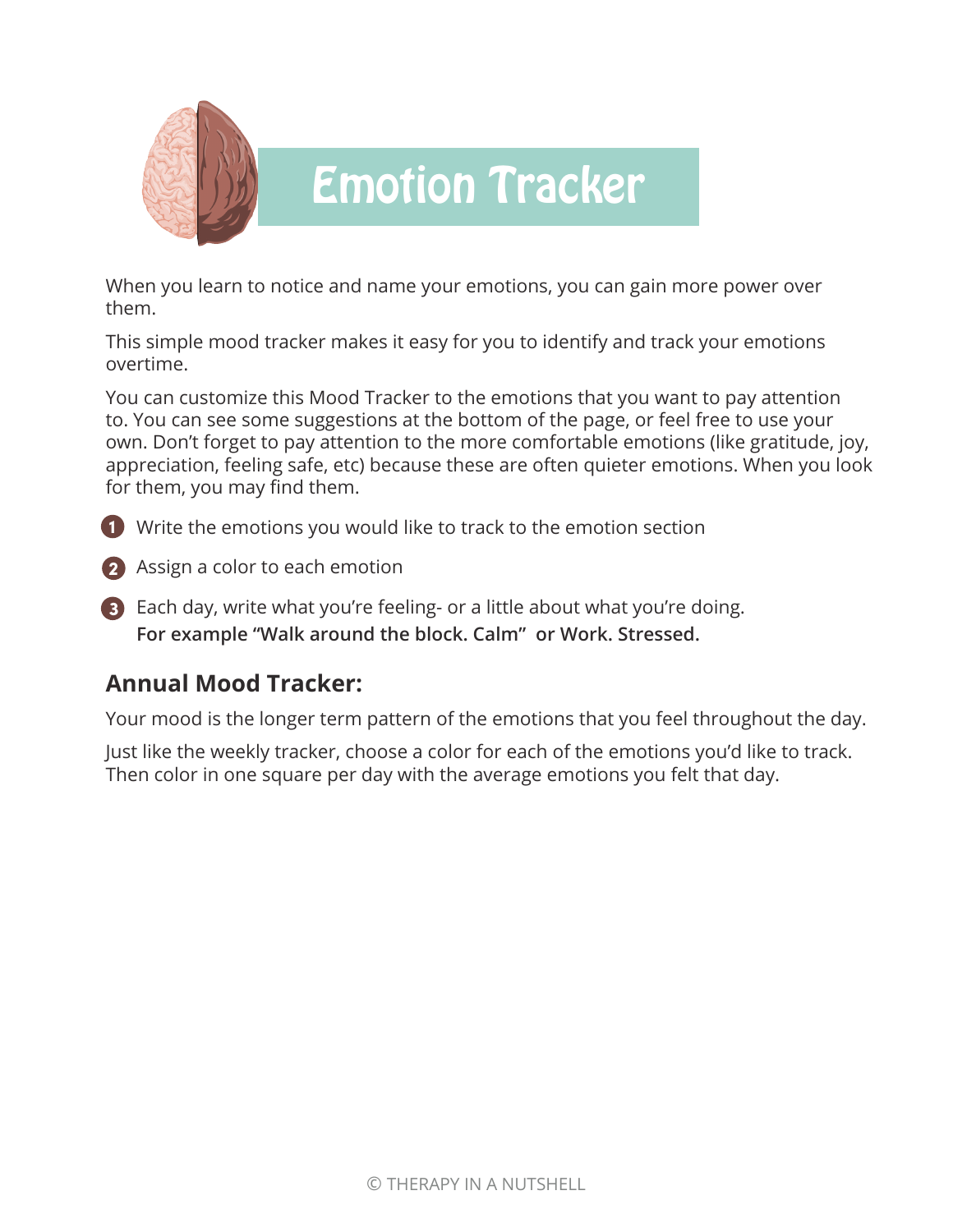

## Weekly Emotion Tracker

|                         | M | W |  | S |
|-------------------------|---|---|--|---|
| EARLY<br><b>MORNING</b> |   |   |  |   |
| <b>MORNING</b>          |   |   |  |   |
| AFTERNOON               |   |   |  |   |
| EVENING                 |   |   |  |   |
| <b>BEFORE BED</b>       |   |   |  |   |

#### **EMOTIONS:**



#### **Possible Emotions to Track:**

Happy, Excited, Interested, Angry, Grateful, Confused, Afraid, Frustrated, Cheerful, Nervous, Cranky, Proud, Irritated, Loving, Guilt, Calm, Lonely, Disgusted, Hopeful, Worried, Content, Stressed, Peaceful, Hurt, Relaxed, Sad, Bored, Upset, Disappointed,